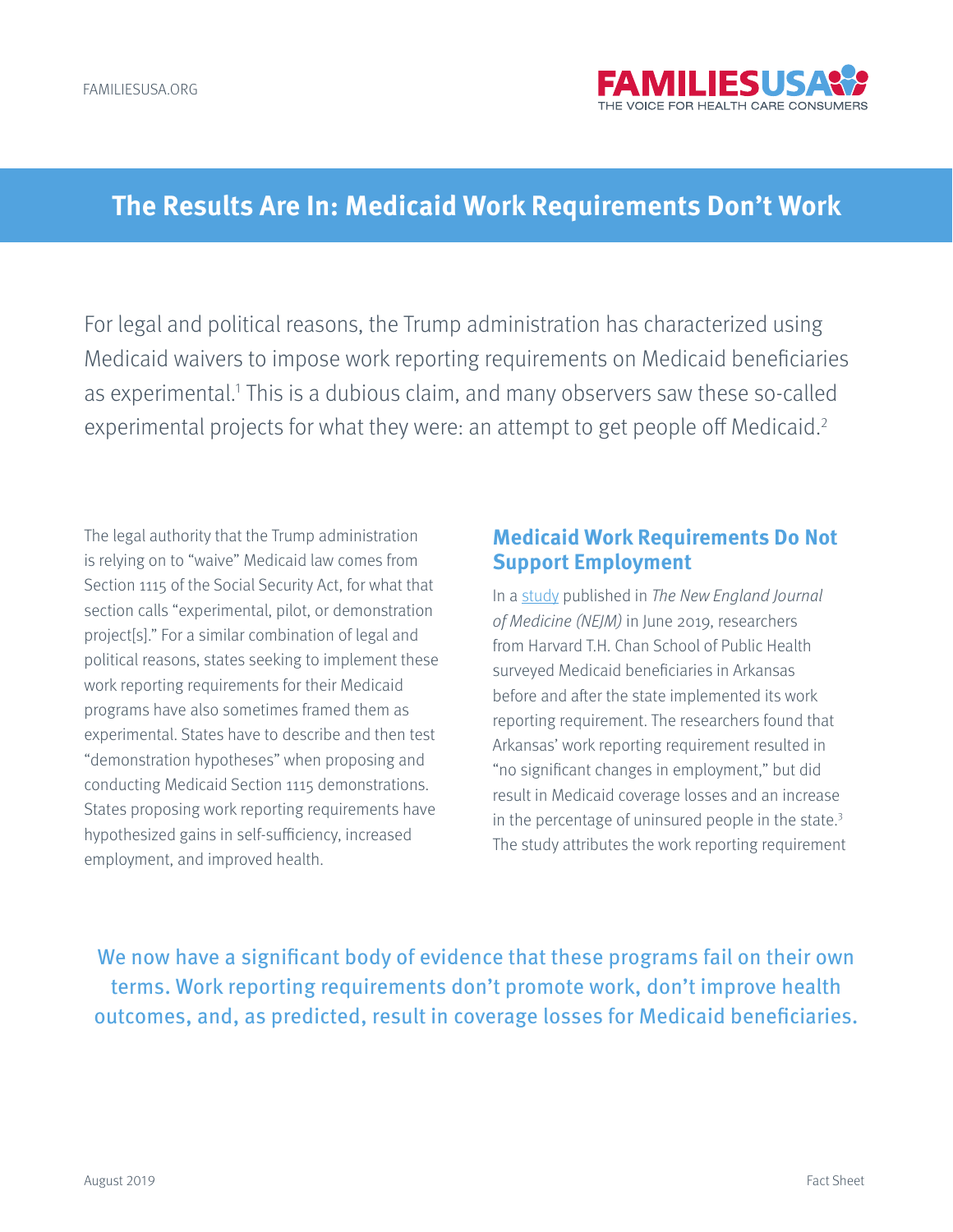# Most beneficiaries lost coverage not because they were required to work, but because they had to navigate a confusing system for reporting their work.

policy's failure to increase employment to the fact that "nearly everyone who was targeted by the policy already met the requirements, so there was little margin for the program to increase community engagement." Indeed, the study reports that over 95% of beneficiaries subject to the work reporting requirement were participating in qualifying activities or should have been exempt. But these beneficiaries still lost coverage, not because they weren't working, but, as the study indicates, because they were "unaware of the policy or were confused about how to report their status to the state."

The study emphasizes the true mechanism by which beneficiaries lost coverage: the burden of reporting. Most beneficiaries lost coverage not because they were required to work, but because they had to navigate a confusing system for reporting their work. Kevin De Liban of Legal Aid of Arkansas, which represented plaintiffs in the lawsuit challenging Arkansas' work reporting requirements, noted that "for every one person who is not working or doesn't meet an exemption, the state is cutting off two people who do."4 He attributes part of the coverage losses in Arkansas to the state's system for reporting beneficiaries' work, which was notoriously hard for beneficiaries to navigate.

While the state of Arkansas continues to defend its program in court as a test of the hypothesis that "Work and Community Engagement requirements promote personal responsibility and work," its actions demonstrate its lack of good faith. More than a year after beginning implementation of the waiver, the Centers for Medicare & Medicaid Services (CMS) and the state have never finalized an evaluation design to test this hypothesis. In accordance with **federal** [regulations,](https://www.govinfo.gov/content/pkg/CFR-2013-title42-vol4/pdf/CFR-2013-title42-vol4-sec431-424.pdf) Arkansas submitted a [draft evaluation](https://www.medicaid.gov/Medicaid-CHIP-Program-Information/By-Topics/Waivers/1115/downloads/ar/Health-Care-Independence-Program-Private-Option/ar-works-cmmnty-engagement-draft-eval-dsgn-20180813.pdf)  [design](https://www.medicaid.gov/Medicaid-CHIP-Program-Information/By-Topics/Waivers/1115/downloads/ar/Health-Care-Independence-Program-Private-Option/ar-works-cmmnty-engagement-draft-eval-dsgn-20180813.pdf) to CMS in August 2018 (more than two months after implementation of the waiver) and received feedback from CMS in November 2018, but CMS never approved a final evaluation design.

The fact that Arkansas and CMS never finalized a process for testing the state's hypothesis and evaluating this waiver shows that the experimental nature of this project was never taken seriously by state and federal officials. But the recent NEJM study, the U.S. District Court case, and the experiences of thousands of beneficiaries in the state put this waiver to the test. We now have convincing evidence that Medicaid work reporting requirements do not increase employment.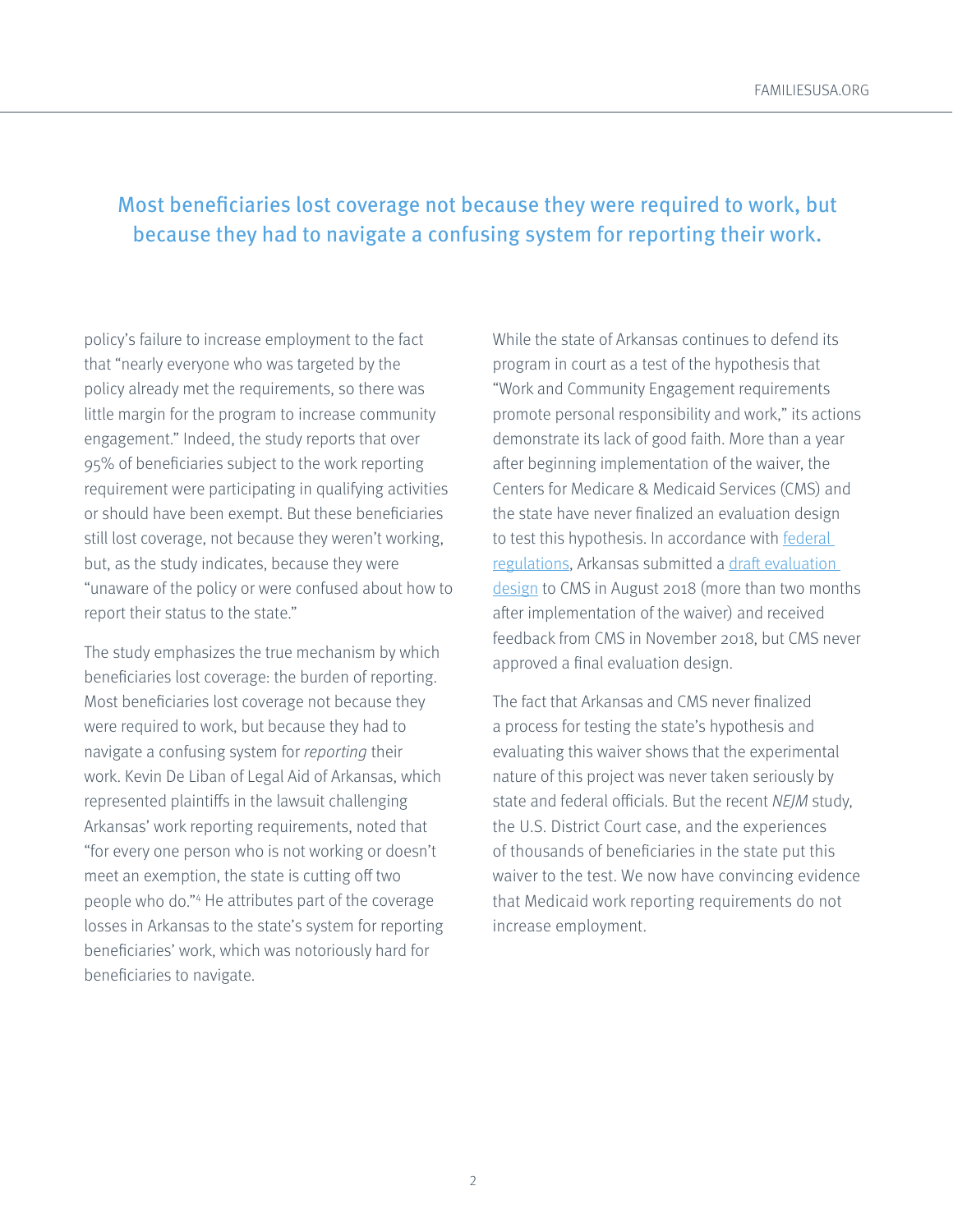# Providing people with Medicaid coverage rather than taking it away is the best way to facilitate increased, sustained employment.

#### **Work Reporting Requirements Drive Down Medicaid Coverage for Both Employed and Unemployed People**

Decades of policy research and experience show that reporting and documentation requirements drive down health insurance enrollment.5 This is as true for work documentation requirements as for any other documentation requirement. Most adults enrolled in Medicaid are already working, but they can still lose coverage due to the challenges associated with reporting their work.<sup>6</sup> This is precisely what happened in Arkansas in the second half of 2018, when almost 20,000 beneficiaries lost coverage in the first four months of the work requirement not because they weren't working, but because they did not complete new paperwork requirements.7 The drastic coverage losses only stopped when the federal court stepped in. New Hampshire was headed for a similar outcome until the state delayed implementation of its program.<sup>8</sup>

The way work reporting requirements pose a barrier to coverage is not only a policy issue but also a legal issue. Work reporting requirement waivers in [Arkansas,](https://ecf.dcd.uscourts.gov/cgi-bin/show_public_doc?2018cv1900-58) [Kentucky](https://ecf.dcd.uscourts.gov/cgi-bin/show_public_doc?2018cv0152-132), and, most recently, [New](https://ecf.dcd.uscourts.gov/cgi-bin/show_public_doc?2019cv0773-47)  [Hampshire](https://ecf.dcd.uscourts.gov/cgi-bin/show_public_doc?2019cv0773-47) have been challenged in U.S. District Court and subsequently blocked on the grounds that they do not promote the objective of Medicaid, which is "the provision of medical coverage to the needy"9

and that the Trump administration failed to consider these waivers' impact on coverage in its approvals.10 For states still considering Section 1115 work reporting requirements, the court's decision and states' experiences make it clear that implementing these waivers causes many working and nonworking people to lose their health insurance.

#### **Medicaid Coverage of Working-Age People Supports Employment**

When it comes to supporting employment for all Medicaid beneficiaries, a work reporting requirement has the opposite effect. There is strong evidence that Medicaid coverage, in itself, supports employment.<sup>11</sup> In surveying beneficiaries of its Medicaid expansion, Ohio reported that three-quarters of beneficiaries who were looking for work said Medicaid made it easier for them to do so.12 For those who were currently working, more than half said that Medicaid made it easier to keep their jobs.13 Providing people with Medicaid coverage rather than taking it away is the best way to facilitate increased, sustained employment.

A 2018 [study](https://ajph.aphapublications.org/doi/abs/10.2105/AJPH.2018.304536?rfr_dat=cr_pub%3Dpubmed&url_ver=Z39.88-2003&rfr_id=ori%3Arid%3Acrossref.org&journalCode=ajph&) published in the American Journal of Public Health (AJPH) found that "coverage through Medicaid expansion by itself acts as a work incentive program for people with disabilities, without imposition of work reporting requirements." In states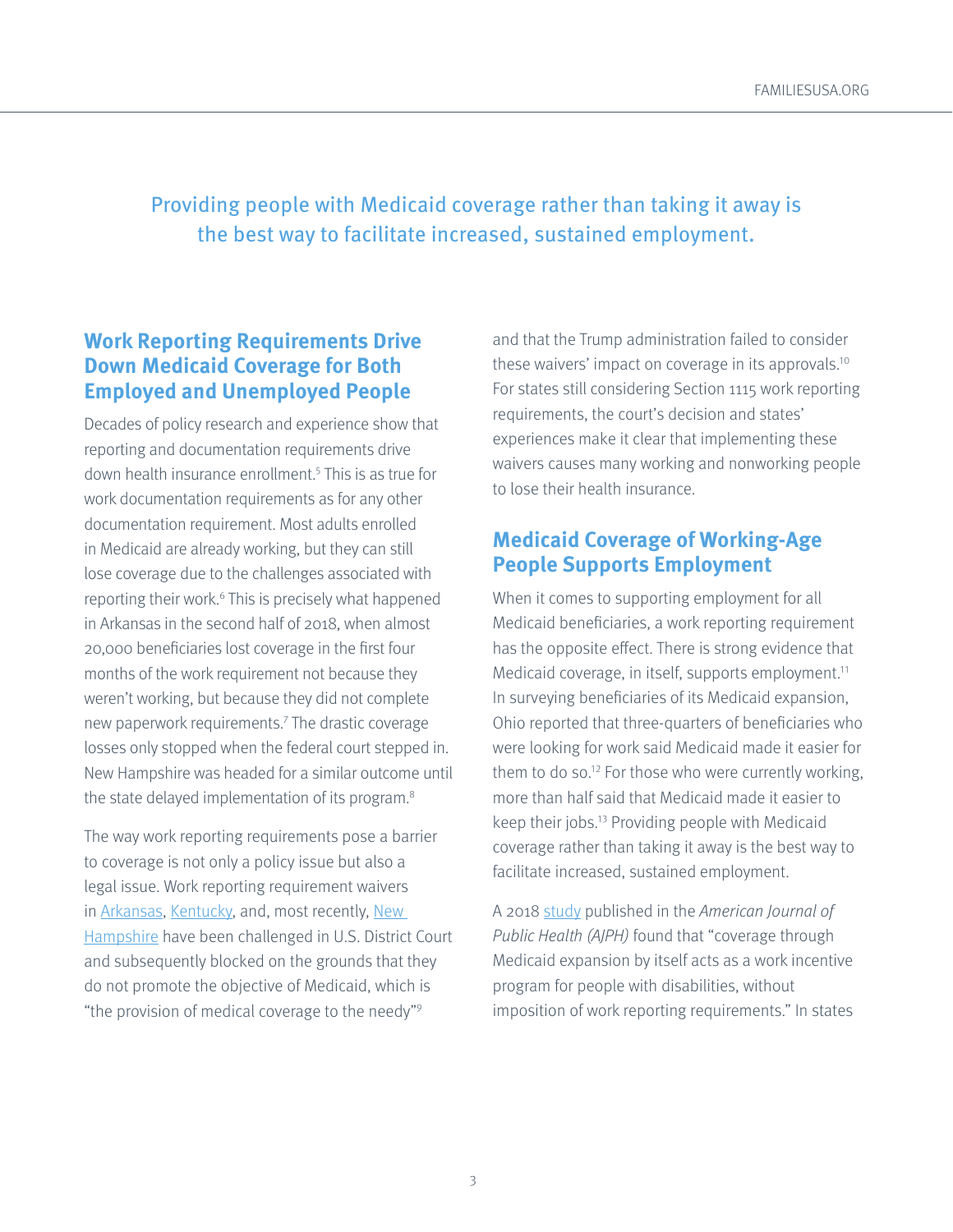In states like Kentucky, New Hampshire, and Indiana, the potential for coverage losses — in addition to being devastating for beneficiaries — has resulted in legal and administrative burdens that make implementing work reporting requirements nearly impossible.

that do not offer Medicaid coverage for low-income working people, low-income adults with disabilities can still get Medicaid in some cases. But they have to prove that they are unable to work before they are determined eligible for Medicaid on the basis of disability. In Medicaid expansion states, low-income adults qualify for Medicaid regardless of disability status, which allows beneficiaries with disabilities to work to the extent they are able without risking losing coverage. Medicaid beneficiaries with disabilities who are subject to work reporting requirements face a similar burden to prove that they are exempt from the work reporting requirement due to their disability before they can get coverage.

The notion that Medicaid expansion reduces employment is also discredited by examining national employment levels. The Affordable Care Act Medicaid expansion covered over 12.5 million newly eligible working-age adults as of 2017. Any program that size that had an impact on employment would surely be reflected in unemployment numbers indeed Medicaid expansion enrolls more than two times as many people as the number of unemployed Americans, which is currently 6.1 million. If a significant new disincentive to employment came into effect for more than 12 million people beginning in early 2014, there is simply no way that disincentive would not drive increased unemployment in some way. And there is no evidence for increased unemployment since 2014, either in the unemployment rate<sup>14</sup> or the prime working-age labor force participation rate, which began increasing from its post-recession lows just as Medicaid expansion coverage was growing at its strongest.15

The evidence is that Medicaid coverage for lowincome people supports employment. If state officials were serious about promoting self-sufficiency and employment, they would expand Medicaid instead of creating unnecessary barriers to coverage.

#### **Medicaid Work Requirements Are Legally and Administratively Burdensome for States**

Arkansas isn't the only state in which officials are reckoning with major coverage losses as a result of their decision to implement a work reporting requirement. In states like Kentucky, New Hampshire, and Indiana, the potential for coverage losses — in addition to being devastating for beneficiaries — has resulted in legal and administrative burdens that make implementing work reporting requirements nearly impossible.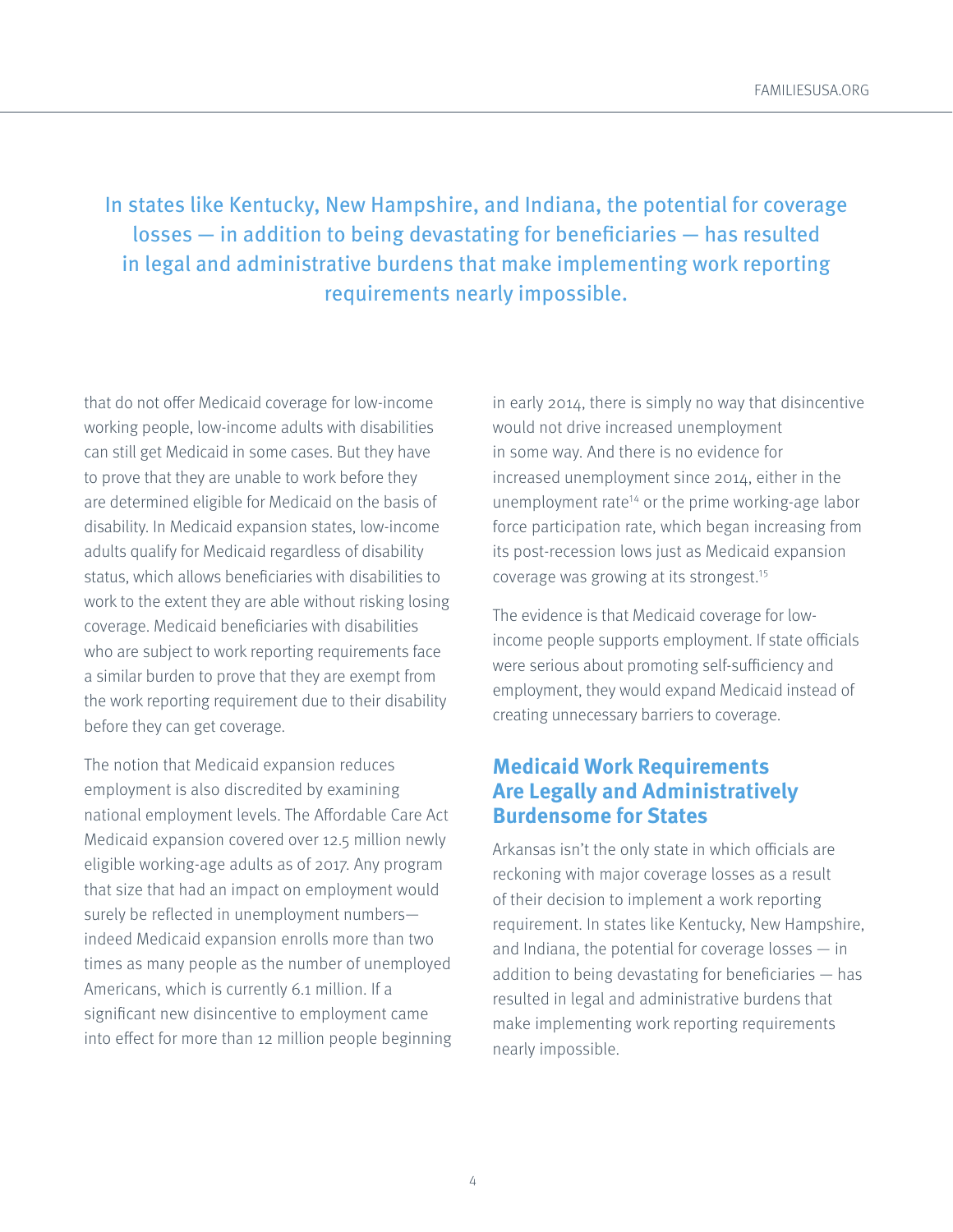[FAMILIESUSA.ORG](http://FAMILIESUSA.ORG)

In New Hampshire, work reporting requirements began on June 1, 2019, with disenrollment initially set to begin in August 2019. However, on July 8, the New Hampshire Department of Health and Human Services submitted a [letter](https://www.dhhs.nh.gov/medicaid/granite/documents/ga-ce-findings.pdf) to the governor and state Legislature citing authority under New Hampshire Senate Bill 290 to delay implementation of work reporting requirements by 120 days. The letter reports that, despite "extensive efforts" to notify beneficiaries of the work reporting requirement, the state has no compliance information for nearly 17,000 beneficiaries who are subject to the requirement. As a result, the state opted to delay implementation of the work reporting requirement until October 1, 2019, and planned to continue its outreach efforts and update its eligibility system.

This delay — now reinforced by a federal court decision vacating the Trump administration approval of the program — serves as further evidence that there is no good way to implement a work reporting requirement. Despite the state's best efforts to inform beneficiaries of the reporting requirement through public information sessions, advertising on radio and social media, multiple telephone calls and letters to beneficiaries, and door-to-door canvassing, it has failed to obtain compliance information for thousands of beneficiaries who are subject to the work reporting requirement and are therefore at risk of losing coverage if the work reporting requirement was implemented.

While the administrative burden of the work reporting requirement delayed its implementation, the recent ruling from U.S. District Court Judge James E. Boasberg will, pending appeal, prevent implementation altogether. Boasberg previously ruled to invalidate CMS' approvals of work reporting requirements in Kentucky and Arkansas. Given his previous rulings on Arkansas and Kentucky and the quickness with which he blocked New Hampshire's approval, it is safe to say that any lawsuit challenging a work reporting requirement in U.S. District Court will result in an invalidation of CMS' approval. And as long as CMS continues to approve waivers to add work reporting requirements, there is no sign of legal challenges slowing down. Kentucky Gov. Matt Bevin has been trying without success to implement a Medicaid work reporting requirement for his entire four-year term, which is nearly completed.

### **Conclusion**

CMS has approved work reporting requirements in many other states (Arizona, Michigan, Ohio, Utah, and Wisconsin) that have yet to implement. Still more states (Alabama, Mississippi, Montana, Oklahoma, South Carolina, South Dakota, Tennessee, and Virginia) have waiver applications pending with CMS.<sup>16</sup> But at this point, state officials who continue trying to implement work reporting requirements are wasting their time.

The bottom line is work reporting requirements don't boost employment. In fact, they reduce it. They result in coverage losses for working people, are an administrative burden to implement, and are illegal. They're just not worth it.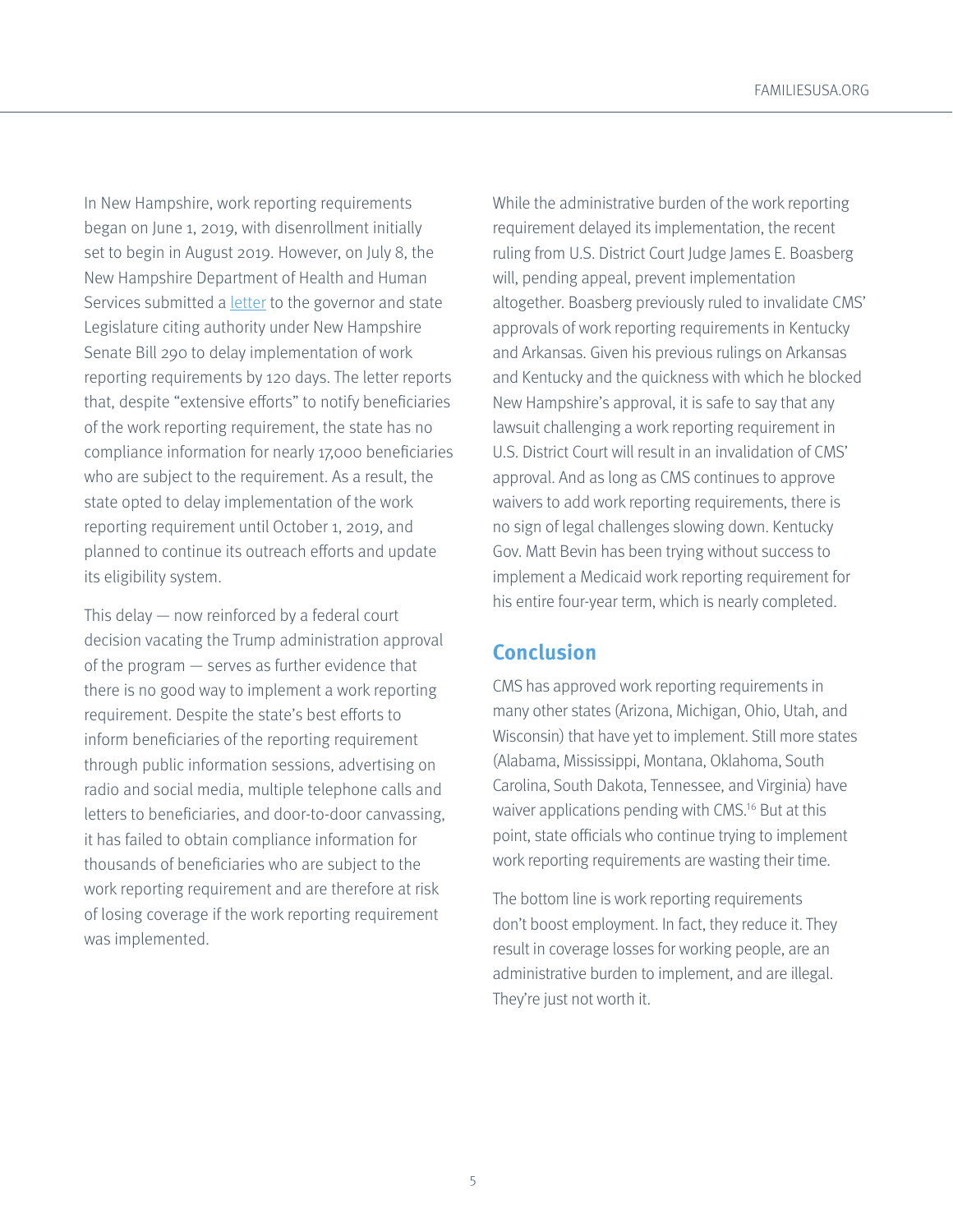#### **Endnotes**

1 For example, on January 11, 2018, Brian Neale of the Centers for Medicare & Medicaid Services (CMS) issued a letter to state Medicaid directors outlining CMS' support for states' "efforts to test incentives that make participation in work or other community engagement a requirement for continued Medicaid eligibility or coverage." The letter is available online at [https://www.medicaid.](https://www.medicaid.gov/federal-policy-guidance/downloads/smd18002.pdf) [gov/federal-policy-guidance/downloads/smd18002.pdf](https://www.medicaid.gov/federal-policy-guidance/downloads/smd18002.pdf).

2 Eliot Fishman, "The Tide Is Turning against Medicaid Work Requirement Waivers," Families USA (Blog), November 20, 2018, [https://familiesusa.org/blog/2018/11/tide-turning-against](https://familiesusa.org/blog/2018/11/tide-turning-against-medicaid-work-requirement-waivers)[medicaid-work-requirement-waivers.](https://familiesusa.org/blog/2018/11/tide-turning-against-medicaid-work-requirement-waivers)

3 Benjamin D. Sommers, Anna L. Goldman, Robert J. Blendon, E. John Orav, and Arnold M. Epstein, "Medicaid Work Requirements — Results from the First Year in Arkansas," The New England Journal of Medicine Special Report, June 19, 2019, [https://www.](https://www.nejm.org/doi/full/10.1056/NEJMsr1901772) [nejm.org/doi/full/10.1056/NEJMsr1901772](https://www.nejm.org/doi/full/10.1056/NEJMsr1901772).

4 Kevin De Liban, "Consistent Health Coverage Is Needed," Legal Aid of Arkansas (Blog), February 22, 2019, [https://arlegalaid.org/](https://arlegalaid.org/news-events/newsroom.html/article/2019/02/22/consistent-health-coverage-is-needed) [news-events/newsroom.html/article/2019/02/22/consistent](https://arlegalaid.org/news-events/newsroom.html/article/2019/02/22/consistent-health-coverage-is-needed)[health-coverage-is-needed.](https://arlegalaid.org/news-events/newsroom.html/article/2019/02/22/consistent-health-coverage-is-needed)

5 Margot Sanger-Katz, "Hate Paperwork? Medicaid Recipients Will Be Drowning in It," New York Times, January 28, 2018, [https://](https://www.nytimes.com/2018/01/18/upshot/medicaid-enrollment-obstacles-kentucky-work-requirement.html) [www.nytimes.com/2018/01/18/upshot/medicaid-enrollment](https://www.nytimes.com/2018/01/18/upshot/medicaid-enrollment-obstacles-kentucky-work-requirement.html)[obstacles-kentucky-work-requirement.html](https://www.nytimes.com/2018/01/18/upshot/medicaid-enrollment-obstacles-kentucky-work-requirement.html).

6 Rachel Garfield, Robin Rudowitz, Kendal Orgera, and Anthony Damico, "Understanding the Intersection of Medicaid and Work: What Does the Data Say?" (Issue Brief), Kaiser Family Foundation, August 8, 2019, [https://www.kff.org/medicaid/](https://www.kff.org/medicaid/issue-brief/understanding-the-intersection-of-medicaid-and-work-what-does-the-data-say/?utm_campaign=KFF-2019-Medicaid&utm_source=hs_email&utm_medium=email&utm_content=75510065&_hsenc=p2ANqtz-_wM-oLeoWXJmNYAW3XULxApzw5OEZ0v2wajOP2nqZA3lHU1LNAN7evD5bpUvuiiT-huOPNbmJ7cWTUqt29JUo4STY4Ww&_hsmi=75510065) [issue-brief/understanding-the-intersection-of-medicaid-and](https://www.kff.org/medicaid/issue-brief/understanding-the-intersection-of-medicaid-and-work-what-does-the-data-say/?utm_campaign=KFF-2019-Medicaid&utm_source=hs_email&utm_medium=email&utm_content=75510065&_hsenc=p2ANqtz-_wM-oLeoWXJmNYAW3XULxApzw5OEZ0v2wajOP2nqZA3lHU1LNAN7evD5bpUvuiiT-huOPNbmJ7cWTUqt29JUo4STY4Ww&_hsmi=75510065)[work-what-does-the-data-say/?utm\\_campaign=KFF-2019-](https://www.kff.org/medicaid/issue-brief/understanding-the-intersection-of-medicaid-and-work-what-does-the-data-say/?utm_campaign=KFF-2019-Medicaid&utm_source=hs_email&utm_medium=email&utm_content=75510065&_hsenc=p2ANqtz-_wM-oLeoWXJmNYAW3XULxApzw5OEZ0v2wajOP2nqZA3lHU1LNAN7evD5bpUvuiiT-huOPNbmJ7cWTUqt29JUo4STY4Ww&_hsmi=75510065) [Medicaid&utm\\_source=hs\\_email&utm\\_medium=email&utm\\_](https://www.kff.org/medicaid/issue-brief/understanding-the-intersection-of-medicaid-and-work-what-does-the-data-say/?utm_campaign=KFF-2019-Medicaid&utm_source=hs_email&utm_medium=email&utm_content=75510065&_hsenc=p2ANqtz-_wM-oLeoWXJmNYAW3XULxApzw5OEZ0v2wajOP2nqZA3lHU1LNAN7evD5bpUvuiiT-huOPNbmJ7cWTUqt29JUo4STY4Ww&_hsmi=75510065) [content=75510065&\\_hsenc=p2ANqtz-\\_wM-oLeoWXJmNYAW](https://www.kff.org/medicaid/issue-brief/understanding-the-intersection-of-medicaid-and-work-what-does-the-data-say/?utm_campaign=KFF-2019-Medicaid&utm_source=hs_email&utm_medium=email&utm_content=75510065&_hsenc=p2ANqtz-_wM-oLeoWXJmNYAW3XULxApzw5OEZ0v2wajOP2nqZA3lHU1LNAN7evD5bpUvuiiT-huOPNbmJ7cWTUqt29JUo4STY4Ww&_hsmi=75510065) [3XULxApzw5OEZ0v2wajOP2nqZA3lHU1LNAN7evD5bpUvuiiT](https://www.kff.org/medicaid/issue-brief/understanding-the-intersection-of-medicaid-and-work-what-does-the-data-say/?utm_campaign=KFF-2019-Medicaid&utm_source=hs_email&utm_medium=email&utm_content=75510065&_hsenc=p2ANqtz-_wM-oLeoWXJmNYAW3XULxApzw5OEZ0v2wajOP2nqZA3lHU1LNAN7evD5bpUvuiiT-huOPNbmJ7cWTUqt29JUo4STY4Ww&_hsmi=75510065)[huOPNbmJ7cWTUqt29JUo4STY4Ww&\\_hsmi=75510065](https://www.kff.org/medicaid/issue-brief/understanding-the-intersection-of-medicaid-and-work-what-does-the-data-say/?utm_campaign=KFF-2019-Medicaid&utm_source=hs_email&utm_medium=email&utm_content=75510065&_hsenc=p2ANqtz-_wM-oLeoWXJmNYAW3XULxApzw5OEZ0v2wajOP2nqZA3lHU1LNAN7evD5bpUvuiiT-huOPNbmJ7cWTUqt29JUo4STY4Ww&_hsmi=75510065).

7 Arkansas Department of Human Services, "Arkansas Works Program," February 2019, [https://humanservices.arkansas.gov/](https://humanservices.arkansas.gov/images/uploads/190315_February_AWReport.pdf) [images/uploads/190315\\_February\\_AWReport.pdf](https://humanservices.arkansas.gov/images/uploads/190315_February_AWReport.pdf).

<sup>8</sup> Jeffrey A. Meyers, New Hampshire Department of Health and Human Services, to Gov. Christopher T. Sununu, Donna M. Soucy, and Steve Shurtleff, July 8, 2019, [https://www.dhhs.nh.gov/](https://www.dhhs.nh.gov/medicaid/granite/documents/ga-ce-findings.pdf) [medicaid/granite/documents/ga-ce-findings.pdf](https://www.dhhs.nh.gov/medicaid/granite/documents/ga-ce-findings.pdf).

<sup>9</sup> Gresham v. Azar, Civil Action No. 18-1900 (JEB) (D.D.C. 2019), available online at [https://ecf.dcd.uscourts.gov/cgi-bin/show\\_](https://ecf.dcd.uscourts.gov/cgi-bin/show_public_doc?2018cv1900-58) [public\\_doc?2018cv1900-58.](https://ecf.dcd.uscourts.gov/cgi-bin/show_public_doc?2018cv1900-58)

<sup>10</sup> Gresham v. Azar; Stewart v. Azar, Civil Action No. 18-152 (JEB) (D.D.C. 2018), available online at [https://ecf.dcd.uscourts.gov/](https://ecf.dcd.uscourts.gov/cgi-bin/show_public_doc?2018cv0152-132) [cgi-bin/show\\_public\\_doc?2018cv0152-132](https://ecf.dcd.uscourts.gov/cgi-bin/show_public_doc?2018cv0152-132); Philbrick v. Azar, Civil Action No. 19-773 (JEB) (D.D.C. 2019), available online at [https://](https://ecf.dcd.uscourts.gov/cgi-bin/show_public_doc?2019cv0773-47) [ecf.dcd.uscourts.gov/cgi-bin/show\\_public\\_doc?2019cv0773-47.](https://ecf.dcd.uscourts.gov/cgi-bin/show_public_doc?2019cv0773-47)

11 Jessica Gehr and Suzanne Wikle, "The Evidence Builds: Access to Medicaid Helps People Work," Center for Law and Social Policy (CLASP), updated December 2017, [https://www.clasp.org/sites/](https://www.clasp.org/sites/default/files/publications/2017/04/The-Evidence-Builds-Access-to-Medicaid-Helps-People-Work.pdf) [default/files/publications/2017/04/The-Evidence-Builds-Access](https://www.clasp.org/sites/default/files/publications/2017/04/The-Evidence-Builds-Access-to-Medicaid-Helps-People-Work.pdf)[to-Medicaid-Helps-People-Work.pdf.](https://www.clasp.org/sites/default/files/publications/2017/04/The-Evidence-Builds-Access-to-Medicaid-Helps-People-Work.pdf)

12 Ohio Department of Medicaid, "2018 Ohio Medicaid Group VIII Assessment: A Follow-Up to the 2016 Ohio Medicaid Group VIII Assessment," August 2018, [https://medicaid.ohio.gov/Portals/0/](https://medicaid.ohio.gov/Portals/0/Resources/Reports/Annual/Group-VIII-Final-Report.pdf) [Resources/Reports/Annual/Group-VIII-Final-Report.pdf.](https://medicaid.ohio.gov/Portals/0/Resources/Reports/Annual/Group-VIII-Final-Report.pdf)

13 Loren Anthes, "The Return on Investment of Medicaid Expansion: Supporting Work and Health in Rural Ohio," Say Ahhh! (Blog), Center for Children & Families (CCF) of the Georgetown University Health Policy Institute, January 10, 2017, [https://ccf.georgetown.](https://ccf.georgetown.edu/2017/01/10/the-return-on-investment-of-medicaid-expansion-supporting-work-and-health-in-rural-ohio/) [edu/2017/01/10/the-return-on-investment-of-medicaid](https://ccf.georgetown.edu/2017/01/10/the-return-on-investment-of-medicaid-expansion-supporting-work-and-health-in-rural-ohio/)[expansion-supporting-work-and-health-in-rural-ohio/](https://ccf.georgetown.edu/2017/01/10/the-return-on-investment-of-medicaid-expansion-supporting-work-and-health-in-rural-ohio/).

<sup>14</sup> "Labor Force Statistics from the Current Population Survey," Bureau of Labor Statistics, data extracted on August 16, 2019, [https://data.bls.gov/timeseries/LNS14000000.](https://data.bls.gov/timeseries/LNS14000000)

15 "Civilian Labor Force Participation Rate: 25 to 54 years", FRED Economic Data provided by St Louis Fed, data extracted on August 16, 2019, https://fred.stlouisfed.org/series/LNS11300060.

<sup>16</sup> "1115 Waiver Element: Work Requirements," Families USA, [https://familiesusa.org/1115-waiver-element-work-requirement](https://familiesusa.org/1115-waiver-element-work-requirements)s.